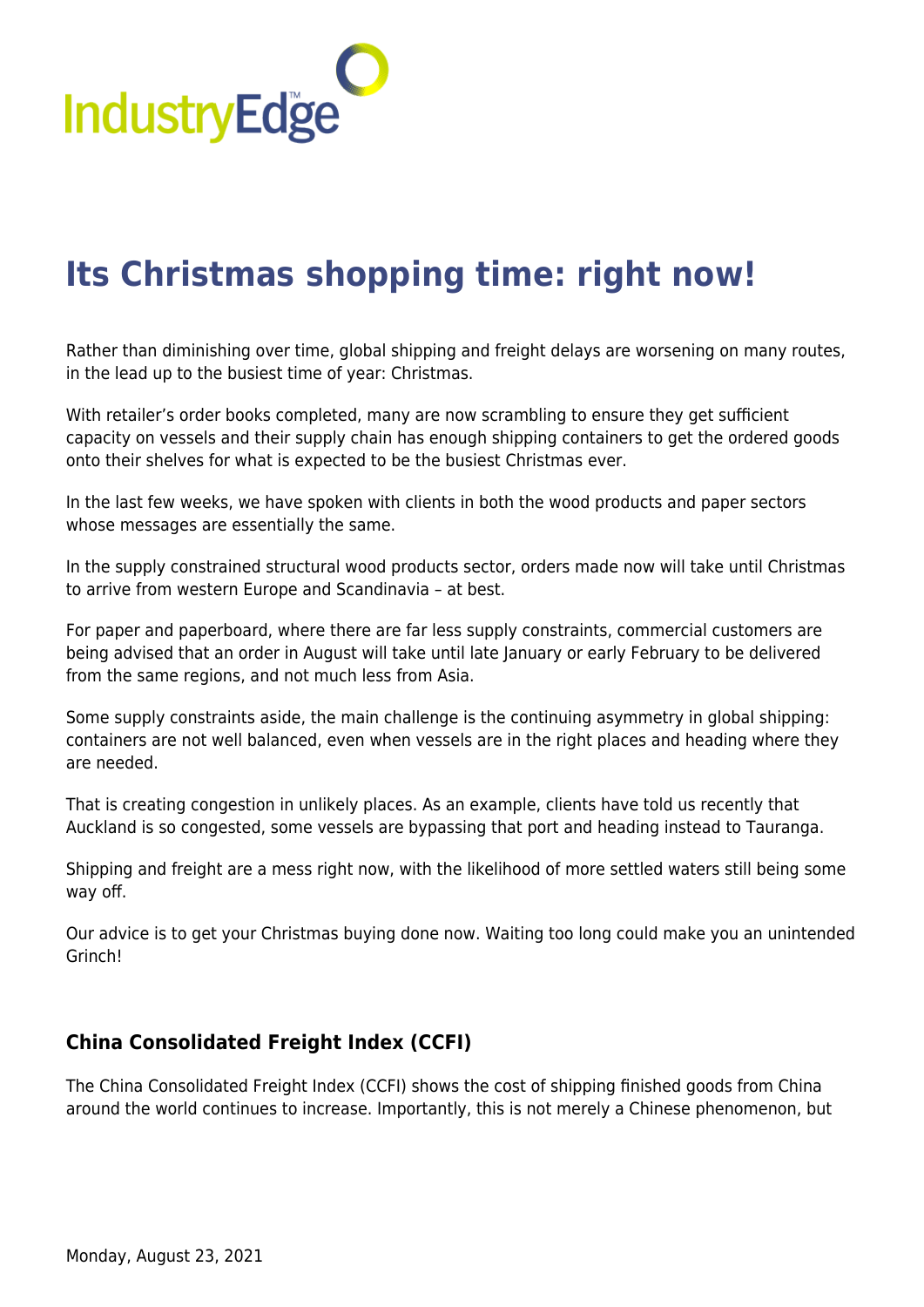

the CCFI represents more container movements than any other index, so gives a fair indication of absolute shipping costs.

Since the start of 2021, the Composite Index has lifted 79.6% – meaning the cost of shipping is around that much higher on average than it was just seven months ago! To Europe, the cost of shipping has increased an absurd 123% over that period. For Australia and New Zealand – where the proxy route is Shanghai to Melbourne, the CCFI reports the increases are a more modest 53.5%.



### **China Containerised Freight Index: 3 Jan '20 – 13 Aug '21**

The last month saw the Baltic Dry Index (BDI), the main indices of raw materials shipping costs, remaining above 3,200 points for more than a month and reaching heights not seen since the end of the GFC in mid-2010

Source: Shanghai Shipping Exchange